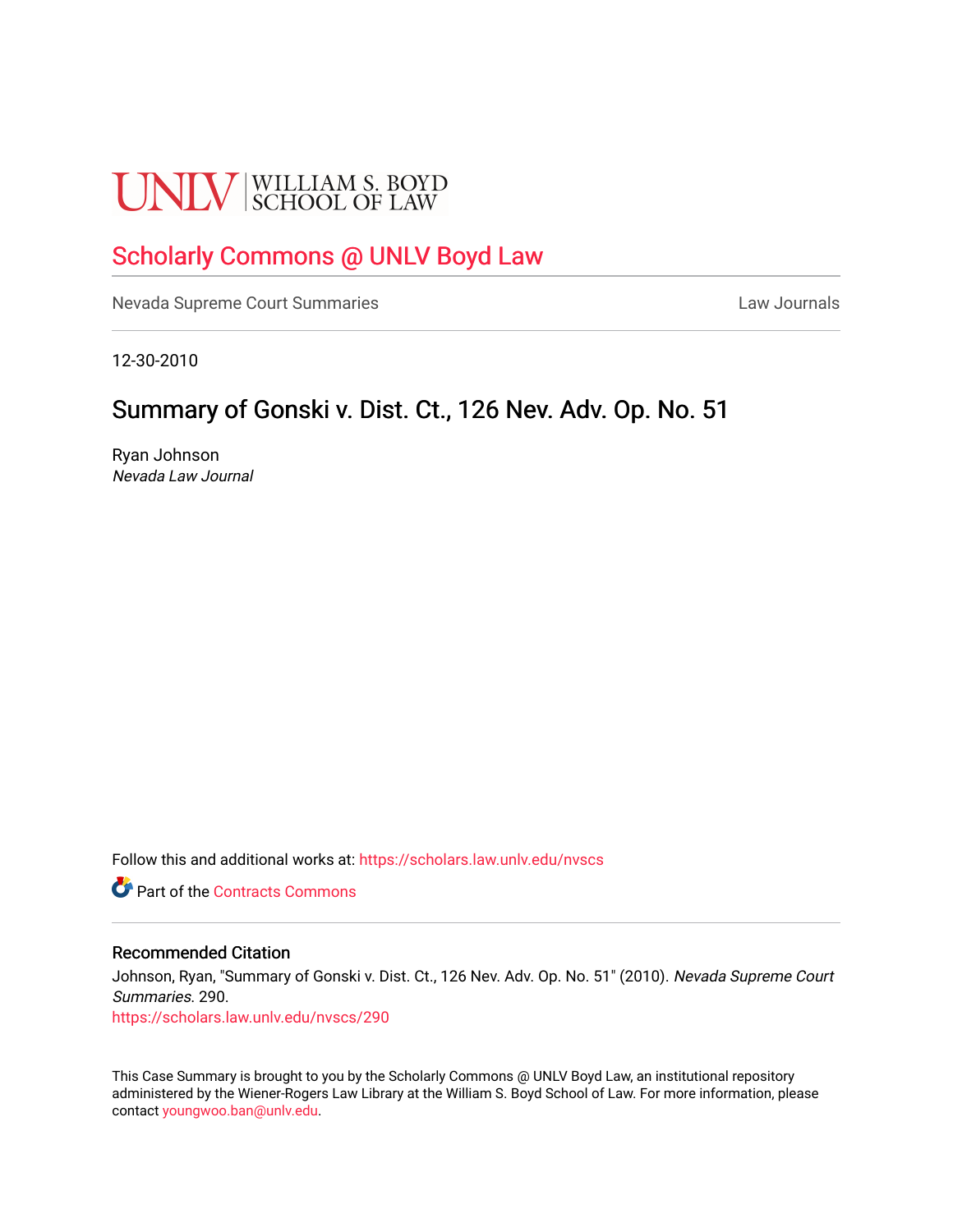*Gonski v. Dist. Ct.*, 126 Nev. Adv. Op. No. 51 (December 30, 2010) 1

# **CONTRACTS**

# I. SUMMARY

The Second Judicial District Court entered an order compelling arbitration in a construction defect dispute. Petitioners asked for a writ of mandamus vacating the order compelling arbitration.

# II. DISPOSITION/OUTCOME

The Nevada Supreme Court granted the writ of mandamus because the arbitration provisions of the contract were unconscionable.

# III. FACTUAL AND PROCEDURAL HISTORY

Donald and Linda Gonski signed a purchase agreement for a single residence from Pulte Homes in April of 2004. At the time of the singing, Pulte presented the Gonskis with a stack of forms amounting to 469 pages and told the Gonskis that others were willing to step in and buy the home if they did not sign all the documents at that time. The Gonskis signed.

Months after, the Gonskis served Pulte Homes with a NRS Chapter 40 notice of construction defects, and the parties mediated the matter. Mediation did not prove fruitful, so the Gonskis brought suit in district court. Pulte Homes moved to compel arbitration based on the arbitration clause of the purchase agreement. The Gonskis opposed, stating there was an additional arbitration clause under the separate limited warranty that applied to construction defects, and claiming that the arbitration clauses under both the purchase agreement and the limited warranty were unconscionable and unenforceable.

The purchase agreement arbitration clause stated the following:

**ARBITRATION:** Any controversy, claim or dispute arising out of or relating to this Agreement or Your purchase of the Home (other than claims under the Limited Warranty) shall be settled by arbitration in accordance with the Construction Industry Arbitration Rules of the American Arbitration Association (AAA) and the Federal Arbitration Act (Title 9 of the United States Code) and judgment rendered by the arbitrator(s) may be confirmed, entered and enforced in any court having jurisdiction. As a condition precedent to arbitration, the dispute shall first be mediated in accordance with the Construction Industry Mediation Rules of the AAA, or such other mediation service selected by Us. Claims under the Limited Warranty will be arbitrated in

 $\overline{a}$ 

 $1$  By Ryan Johnson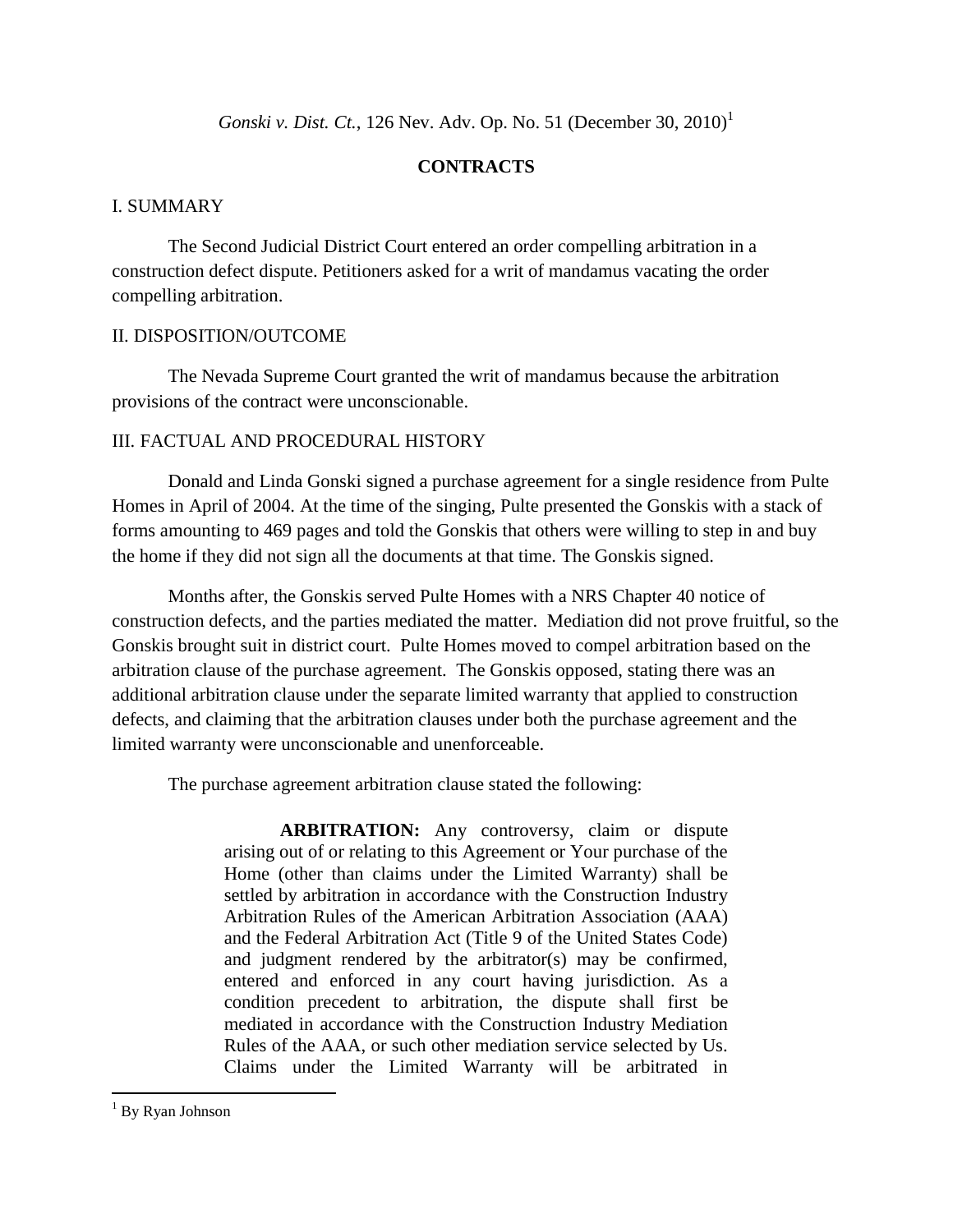accordance with the arbitration provision set forth in the Limited Warranty.

In the event the claim relates to a construction defect, the construction dispute provisions (including good-faith mediation) of Chapter 40 of Nevada Revised Statutes shall also apply if and to the extent that the alleged defect is covered by the Limited Warranty.

The additional arbitration clause contained within the limited warranty stated the following:

#### DISPUTE SETTLEMENT

This Dispute Settlement provision sets forth the exclusive remedy of all disputes or controversies under this LIMITED WARRANTY.

. . . .

If the Plan Administrator is unable to successfully mediate the dispute, the Plan Administrator will inform THE HOMEOWNER and THE BUILDER that the dispute is unresolved and that Binding Arbitration is provided as a remedy for resolving the dispute.

. . . .

Any binding arbitration proceeding will be conducted pursuant to the United States Arbitration Act (9 U.S.C. § 1 et seq.) ("the Act") by an independent, nationally recognized, arbitration organization designated by the Plan Administrator. The rules and procedures followed will be those under the Act, which may be supplemented by the arbitration organization's rules. A copy of the applicable rules and procedures will be delivered to you upon your request to the Plan Administrator.

The arbitration will determine THE HOMEOWNER'S, THE BUILDER's and (if applicable) the Insurer's rights and obligations under this LIMITED WARRANTY. These rights and obligations include, but are not limited to, those provided to THE HOMEOWNER or THE BUILDER by local, state or federal statutes in connection with this LIMITED WARRANTY. The award of the arbitrator(s) will be final, binding and enforceable as to THE HOMEOWNER, THE BUILDER and (if applicable) the Insurer, except as modified or vacated in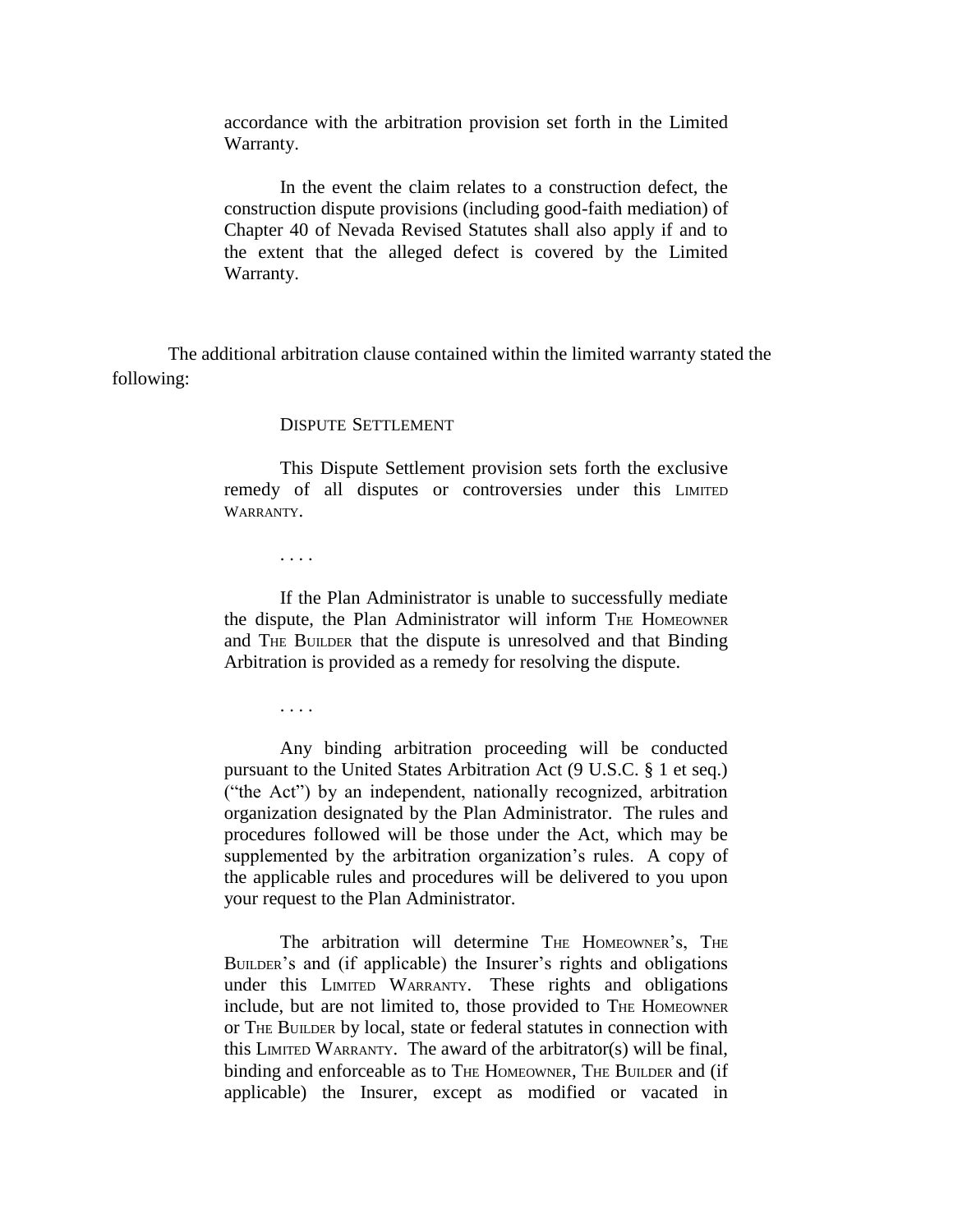accordance with the Act or the arbitration organization's rules. A judgment rendered by the arbitrator(s) may be confirmed, entered and enforced in any court having jurisdiction.

The Gonskis argued that both provisions were unconscionable and, therefore, unenforceable. In addition, they asserted that they did not have enough time to review the documents in full and that the documents were not adequately explained to them. The district court ruled that the arbitration clauses were not unconscionable and ordered the parties to participate in arbitration. The Gonskis then filed a petition for a writ of mandamus to the Nevada Supreme Court. The Supreme Court case was heard by a panel of three justices; Justice Douglas wrote the opinion with Justice Hardesty concurring. Justice Pickering concurred in part and dissented in part.

#### IV. DISCUSSION

The Gonskis argued that the arbitration clauses in both agreements were unconscionable and made the clauses unenforceable. The Court will not uphold an arbitration agreement if it finds the agreement both procedurally and substantively unconscionable.. <sup>2</sup> Both types of unconscionability are required to make an agreement unenforceable, but Justice Douglas referred to a California case that reasons "the stronger the showing of substantive unconscionability, the less necessary is a strong showing of procedural unconscionability," and vice versa.<sup>3</sup>

#### Procedural Unconscionability

Procedural unconscionability arises when a party has no "meaningful opportunity to agree to the clause terms either because of unequal bargaining power, as in an adhesion contract, or because the clause and its effects are not readily ascertainable upon a review of the contract."<sup>4</sup>

The Nevada Supreme Court previously stated that "to be enforceable, an arbitration clause must at least be conspicuous and clearly put a purchaser on notice that he or she is waiving important rights under Nevada law."<sup>5</sup> Regarding the Pulte arbitration agreement, the Court said that it "in no way draws the reader's attention." The agreement was towards the end of an eighteen-page document and had no kind of formatting differences from the paragraphs around it, even though some other paragraphs in the document were given more attention through using all capital letters and bolding.

 $\overline{a}$ 

<sup>2</sup> D.R. Horton, Inc. v. Green, 120 Nev. 549, 553, 96 P.3d 1159, 1162 (2004).

<sup>3</sup> *See, e.g.*, Armendariz v. Foundation Health Pyschcare, 6 P.3d 669, 690 (Cal. 2000).

 $4$  D.R. Horton Inc., 120 Nev. at 554, 96 P.3d at 1162.

<sup>5</sup> *Id.*at 557, 96 P.3d at 1164.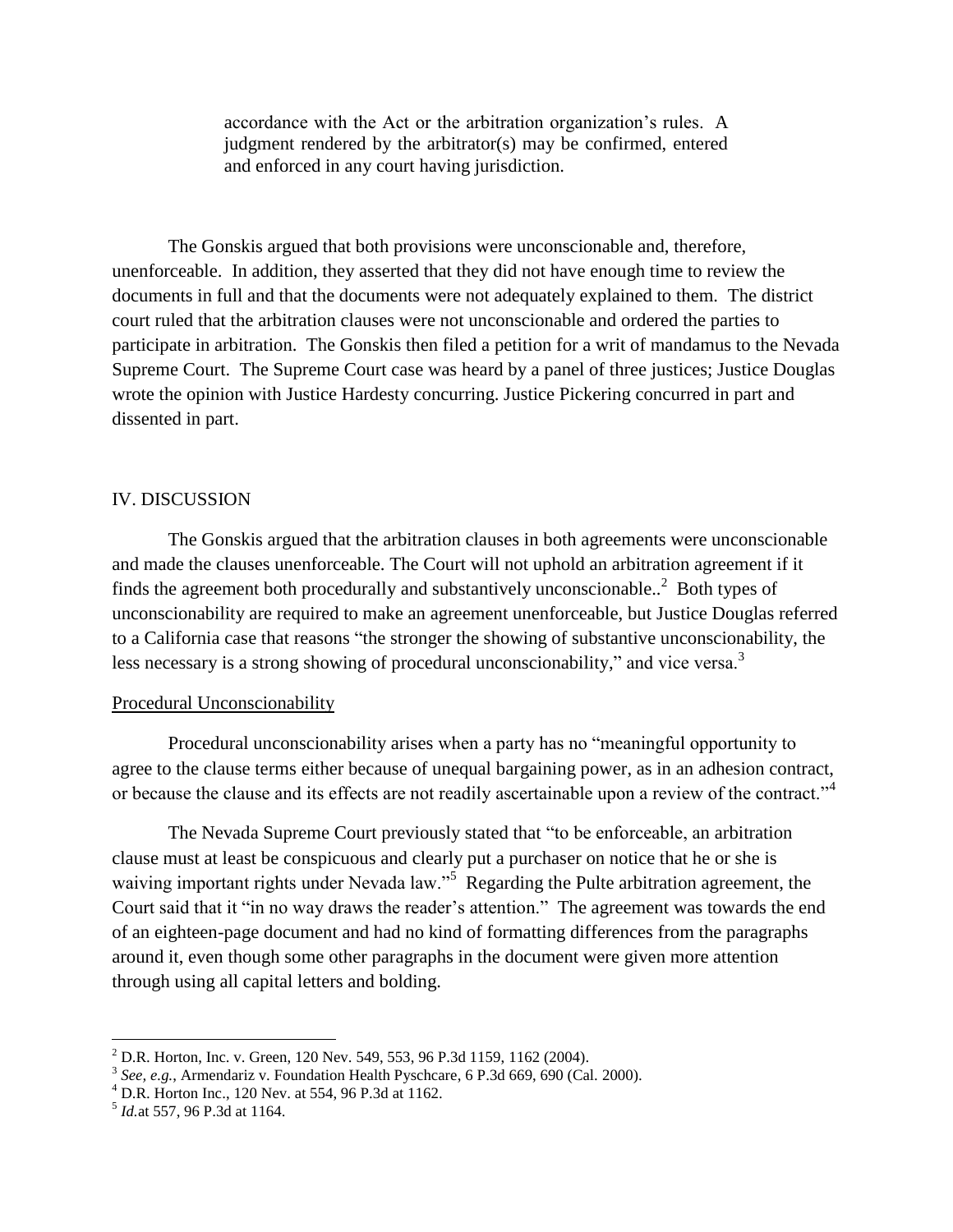In addition, the arbitration agreement under the limited warranty was given to the Gonskis with a large stack of other documents and was slightly different from the agreement under the purchase contract. Consequently, the Court said the second agreement caused the Gonskis to forfeit specific rights without knowing it. The Court stated that although the violations were not great, procedural unconscionability was present.

## Substantive Unconscionability

Substantive unconscionability is based on the one-sidedness of the arbitration terms and consists of terms that are oppressive.<sup>6</sup> In the present case the Court found two occurrences of substantive unconscionability: one with the disclaiming of arbitration expenses and the other with the disregard of NRS Chapter 40 rights.

## *Arbitration Expenses*

The Court held that the conflict between the arbitration clauses in the purchase agreement and the limited warranty agreement, taken together with the one-sidedness of the clause in the limited warranty agreement constituted substantive unconscionability. In the purchase agreement, the clause stated that Pulte Homes would advance the fees necessary for the arbitration. The Court said that this seemed to apply to any arbitration case between the parties. However, in the limited warranty agreement, the clause stated that the purchaser must pay the fees up front. This burden, along with the conflicting language in the clauses, constituted substantive unconscionability.

# *NRS Chapter 40 Rights*

NRS Chapter 40 was enacted to protect the rights of homebuyers, and, in contrast to common law, allowed homeowners to bring negligence claims against contractors for construction defects. The Court here held that **contractor's may not "limit a homeowner's recovery to defects covered by contract or warranty.**" Doing so would defeat the public policy of the state that created by Chapter 40.

In the current instance, Pulte Homes tried to limit its liability by using the limited warranty agreement. Thus, the provision tried to limit Chapter 40 rights and was, therefore, substantively unconscionable. The court said that the denial of these rights constituted "significant substantive unconscionability."

# V. OPINION CONCURRING IN PART AND DISSENTING IN PART

In her opinion, Justice Pickering concurred that the writ of mandamus should be issued overturning the district court's order; however, Justice Pickering expressed her feelings that

 $\overline{a}$ 

<sup>6</sup> *Id*. at 554, 96 P.3d at 1162-1163.